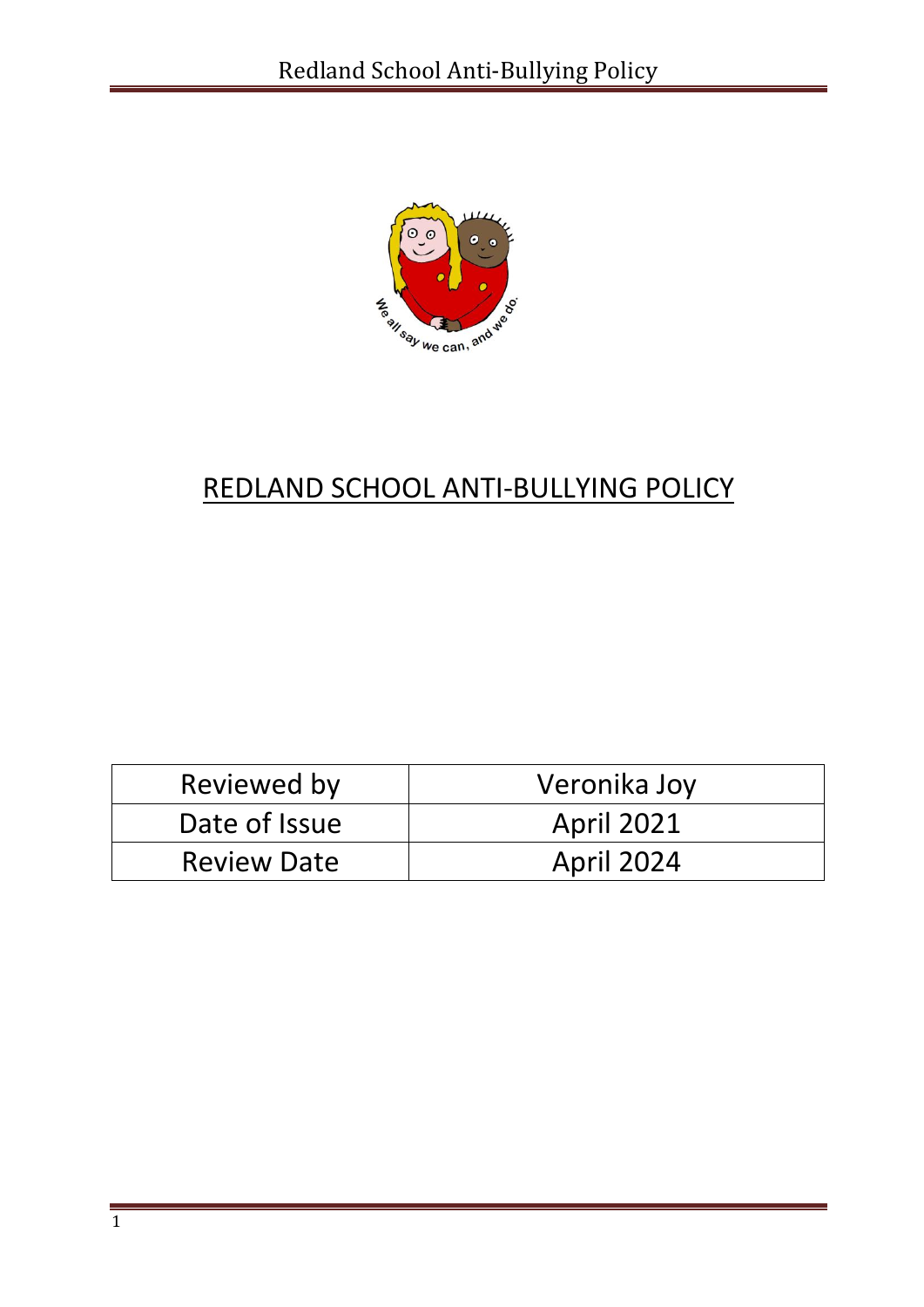

# **Rationale**

Bullying is wrong. Bullying is damaging. At Redland School, we aim to prevent bullying by developing an ethos where it is regarded as unacceptable. This policy aims to outline the key issues related to bullying in school, and what Redland School will do to prevent and address all forms of bullying which occur. We may also need to address incidents which occur out of school.

# **What is Bullying?**

Bullying can be defined as deliberately hurtful behaviour, which is persistent or repeated over a period of time. Bullying can happen to anyone.

Examples of bullying:

- Verbal name-calling, sarcasm, spreading rumours, teasing
- Physical bullying- pushing, kicking, hitting, punching or any use of violence
- Emotional bullying -being unfriendly, excluding, tormenting
- Sexual bullying- unwanted physical contact or sexually abusive comment
- Bullying related to physical appearance
- Bullying of young carers, children in care or otherwise related to home circumstances
- Bullying related to physical/mental health conditions
- Bullying via technology, known as online or cyberbullying
- Prejudicial bullying (against people/pupils with protected characteristics):
	- o Bullying related to race, religion, faith and belief and for those without faith
	- o Bullying related to ethnicity, nationality or culture
	- o Bullying related to Special Educational Needs or Disability (SEND)
	- o Bullying related to sexual orientation (homophobic/biphobic bullying)
	- o Gender based bullying, including transphobic bullying

## **Role and responsibilities**

The Headteacher ensures that the anti-bullying strategy is implemented in school. There is a clear message from the Headteacher in school that bullying is wrong. At certain times over the year, this is highlighted through assemblies and through Anti-Bullying week events. We also support The Big Anti-Bullying Assembly, each year. The Headteacher is responsible for setting a school climate which is supportive and encouraging of kind, responsible behaviour. Children are rewarded for demonstrating this.

Our school rules encourage positive behaviour:

# **Be Kind Be Respectful Be Responsible.**

It is important for teachers to raise awareness of the nature of bullying, and teach children how to respond if they are involved in or witness an incident of bullying. Children need to know how to identify bullying and how this differs from falling out or disagreements with friends. Further awareness is raised through assemblies, PSHE lessons and other curriculum areas.